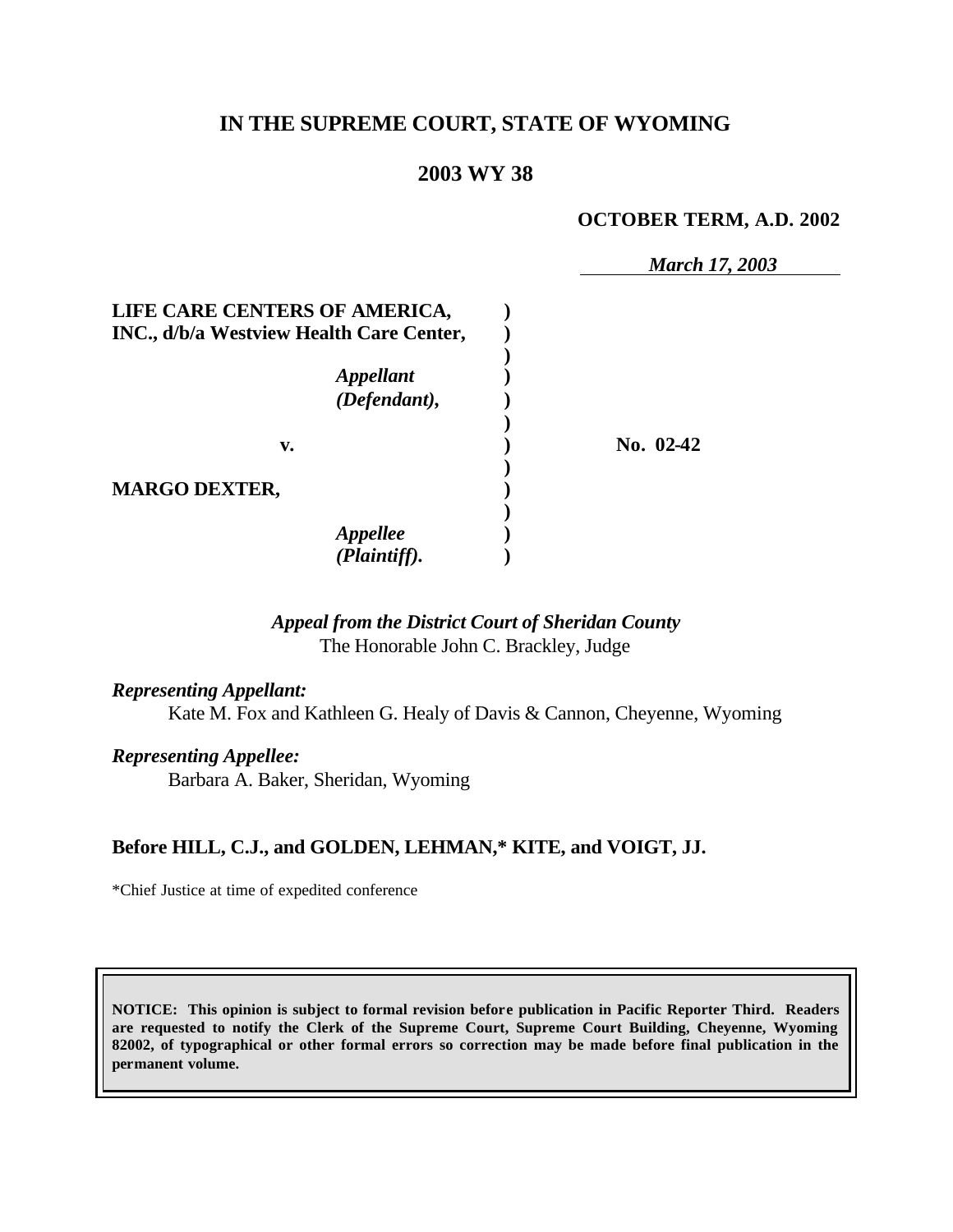KITE, Justice.

[¶1] Life Care Centers of America, Inc. d/b/a Westview Health Care Center (Life Care) appeals from a judgment entered in favor of Margo Dexter after a trial to the court on her claims for breach of employment contract and breach of the implied covenant of good faith and fair dealing. We hold the trial court incorrectly applied *Sanchez v. Life Care Centers of America, Inc.*, 855 P.2d 1256 (Wyo. 1993), to find the employee handbook created an implied contract as a *matter of law*. However, under the circumstances of this particular case and for purposes of deciding the other issues presented, we will assume the trial court made a factual finding that the employee handbook was an implied contract.

[¶2] We further hold the trial court's findings were insufficient to support its determination that Life Care breached the employment contract. The judgment contains no finding on the issue of whether cause existed to terminate Ms. Dexter's employment without following the progressive discipline procedures. Under the terms of the implied contract, that finding was essential for a determination on the breach of contract claim. Therefore, we remand for additional findings on that issue. Finally, we hold there was insufficient evidence of a special relationship of trust and reliance to support judgment for Ms. Dexter on the breach of implied covenant claim and reverse that portion of the trial court's judgment.

#### **ISSUES**

[¶3] Life Care presents the following issues:

(1) Applying correct principles of interpretation of an ambiguous contract to an employee handbook with an inconspicuous disclaimer, is the contract of employment at-will?

(2) Was the trial court's finding that cause for termination did not exist clearly erroneous?

(3) Was there any basis for finding a breach of the covenant of good faith and fair dealing when (a) there was no special relationship and (b) the plaintiff was not deprived of any benefits to which she was entitled?

Ms. Dexter restates the issues as follows:

1. Whether a contract for employment existed.

2. Whether sufficient evidence was presented for the fact finder to determine that the contract for employment had been breached by the employer.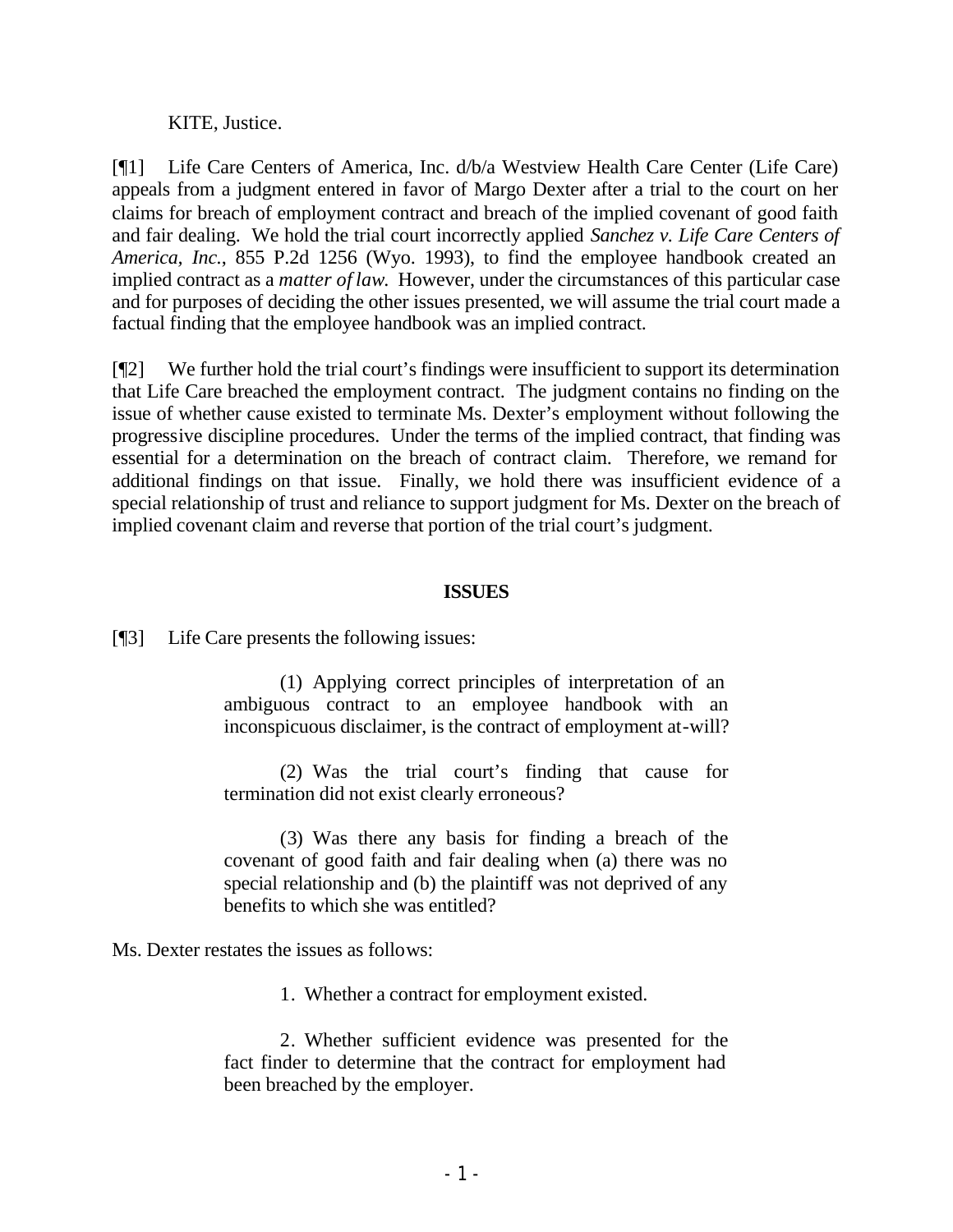3. Whether sufficient evidence was presented for the fact finder to determine that the employer breached the implied covenant of good faith and fair dealing.

# **FACTS**

[¶4] Life Care employed Ms. Dexter as the activities director in its nursing center in Sheridan for nearly six years. When Ms. Dexter was hired, Life Care gave her a copy of its employee handbook containing personnel policies, practices, and procedures for the nursing center. The handbook was identical to the one considered in *Sanchez,* 855 P.2d 1256. On June 30, 2000, Life Care terminated Ms. Dexter's employment.

[¶5] Ms. Dexter filed a complaint against Life Care alleging claims for breach of contract and breach of the implied covenant of good faith and fair dealing. She claimed the handbook created a contract, giving her the right to continuing employment unless her employment was terminated for cause and in accordance with the progressive discipline procedures. She claimed Life Care breached the contract and the implied covenant of good faith and fair dealing by terminating her employment without cause and in violation of the progressive discipline procedures.

[¶6] Life Care answered the complaint and, after conducting discovery, moved for summary judgment claiming Ms. Dexter was an at-will employee; there was no contract because Ms. Dexter did not read or rely on the handbook; and, even if there was a contract, there was no breach of contract and no breach of the implied covenant of good faith and fair dealing. After a hearing, the trial court denied Life Care's motion finding issues of fact existed on both the breach of contract claim and the claim for breach of the implied covenant. The case proceeded to trial on October 18 and 19, 2001, and, on November 7, 2001, the trial court issued a decision letter finding Life Care had breached Ms. Dexter's employment contract and the implied covenant of good faith and fair dealing and awarding \$24,276 in damages to Ms. Dexter. The trial court entered judgment on November 26, 2001, in accordance with its decision letter.

# **STANDARD OF REVIEW**

[¶7] We review the trial court's conclusions of law *de novo*. *Principal Life Insurance Company v. Summit Well Service, Inc.*, 2002 WY 172, ¶20, 57 P.3d 1257, ¶20 (Wyo. 2002); *Polo Ranch Company v. City of Cheyenne*, 969 P.2d 132, 136 (Wyo. 1998). The trial court's findings of fact are subject to the clearly erroneous standard:

> The factual findings of a judge are not entitled to the limited review afforded a jury verdict. While the findings are presumptively correct, the appellate court may examine all of the properly admissible evidence in the record. Due regard is given to the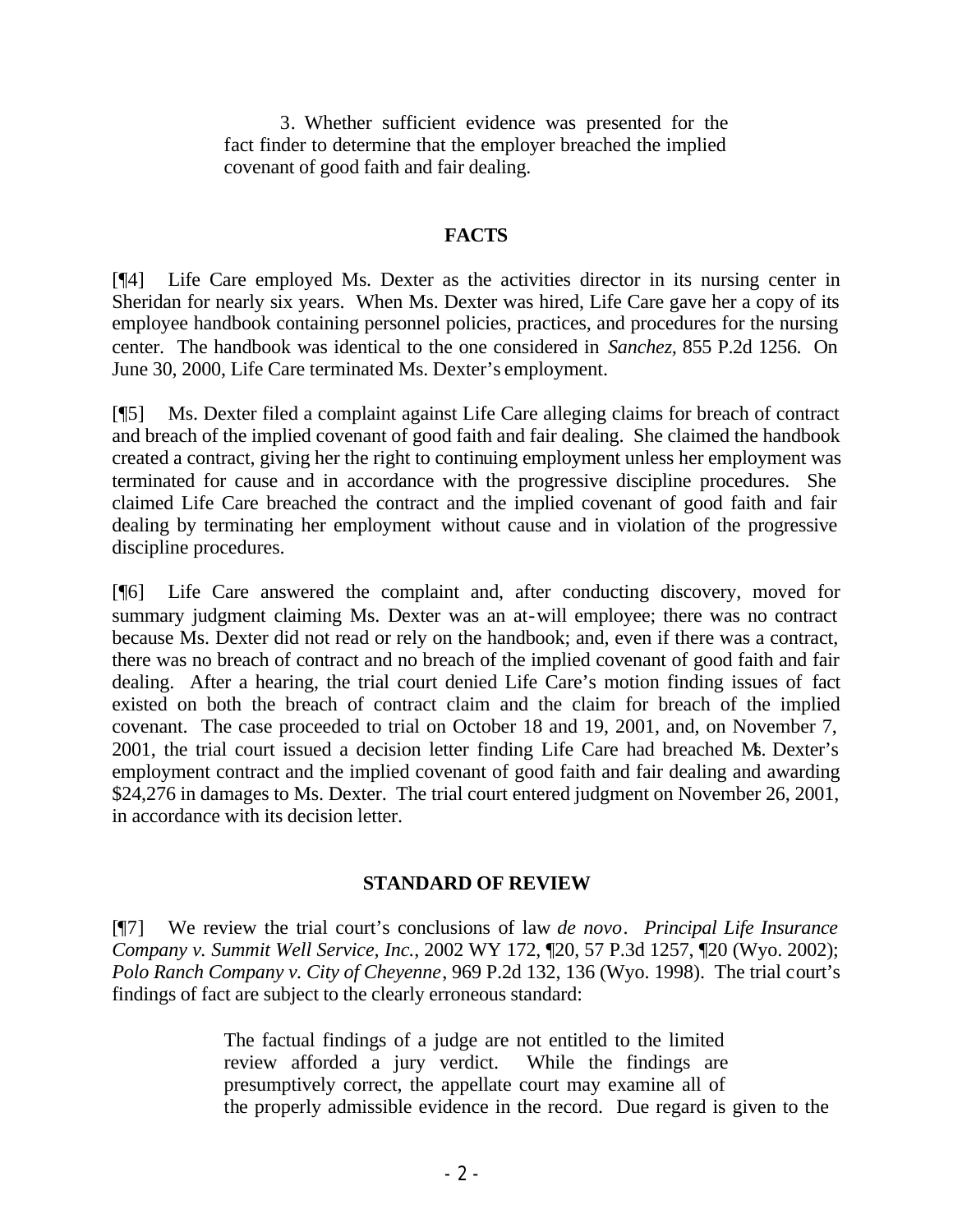opportunity of the trial judge to assess the credibility of the witnesses, and our review does not entail re-weighing disputed evidence. Findings of fact will not be set aside unless they are clearly erroneous. A finding is clearly erroneous when, although there is evidence to support it, the reviewing court on the entire evidence is left with the definite and firm conviction that a mistake has been committed.

*Fremont Homes, Inc. v. Elmer*, 974 P.2d 952, 958 (Wyo. 1999) (citations omitted); *see also Jessen v. Jessen*, 2002 WY 33, ¶7, 41 P.3d 543, ¶7 (Wyo. 2002). Also, in reviewing a trial court's findings of fact,

> we assume that the evidence of the prevailing party below is true and give that party every reasonable inference that can fairly and reasonably be drawn from it. We do not substitute ourselves for the trial court as a finder of facts; instead, we defer to those findings unless they are unsupported by the record or erroneous as a matter of law.

*Kendrick v. Barker*, 2001 WY 2, ¶12, 15 P.3d 734, ¶12 (Wyo. 2001). We affirm the trial court's findings if there is any evidence to support them. *Capshaw v. Schieck*, 2002 WY 54, ¶27, 44 P.3d 47, ¶27 (Wyo. 2002).

# **DISCUSSION**

# **A. Breach of Contract**

#### **1.** *Existence of a contract*

[¶8] Life Care alleges error in the trial court's application of *Sanchez*. In *Sanchez,* the employee appealed from an order granting summary judgment for the employer based on the finding that the disclaimer contained in the same handbook at issue here was conspicuous. Reversing the summary judgment, this court said: "[W]e determine that the disclaimer was not physically conspicuous and its contents were ambiguous in that there was language that inferred that Life Care intended to modify the at-will employment to an employment which could only be terminated for cause." 855 P.2d at 1259. We said further:

> The meaning and effect of the employment relationship in this case, a mixed question of law and fact, remains unresolved. Therefore, we must reverse summary judgment. The case is remanded to the trial court for determination of whether the employee handbook modified the employment relationship from one terminable at will to one terminable only for cause.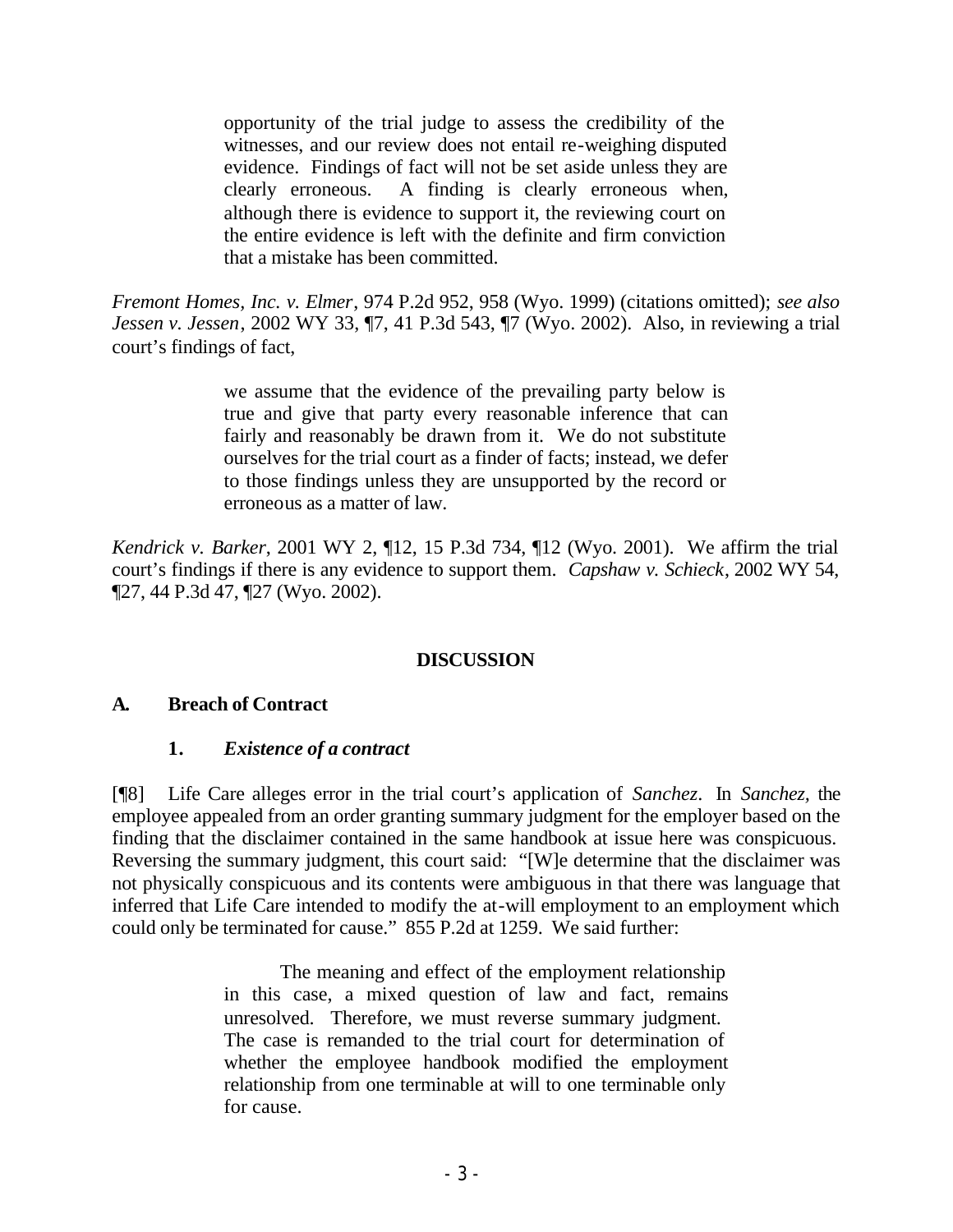*Id.* at 1259-60. Despite this court's holding that the handbook was ambiguous, making it subject to an interpretation allowing termination only for cause and in accordance with specified procedures, Life Care made no changes to the handbook after *Sanchez* was decided.<sup>1</sup> Thus, under *Sanchez* and subsequent cases,<sup>2</sup> the question of whether the handbook at issue in this case created an implied contract was factual and was to be resolved by the trier of fact. The trial court's initial task in the present case was, therefore, to make a factual finding as to whether, given the ambiguity created by the inconspicuous disclaimer, the handbook created an implied in fact employment contract providing employees could be discharged only for cause and in accordance with the progressive discipline procedure.

[¶9] Life Care asserts that, contrary to this court's directive that interpretation of the handbook was a question of fact, the trial court in this case interpreted *Sanchez* as holding the handbook was an implied contract *as a matter of law*. Thus, Life Care contends the trial court's conclusion that the handbook was a contract was reached without the independent analysis or fact-finding required by *Sanchez*. Life Care's contentions are borne out by the trial court's findings of facts pertaining to *Sanchez* and the implied contract issue:

> 5. [The] Wyoming Supreme Court has had the occasion to rule on the sufficiency of this same Defendant's "disclaimer" language in the handbook given to Plaintiff in *Sanchez v. Life Care Centers*, 855 P.2d 1256 (Wyo. 1993). The case held the Employee Handbook (same as the language herein) "... disclaimer was not physically conspicuous and its contents were ambiguous in that there was language that inferred that Life Care intended to modify the at-will employment to an employment which could only be terminated for cause." (p. 1259).

> 6. Plaintiff's Employee Handbook herein (Ex. I) thus created an expectation that employment will not be terminated except for cause and resulted in an implied contract of employment that overcame the at-will employment presumption of this state.

<sup>&</sup>lt;sup>1</sup> It is of some concern to this court that Life Care did nothing to resolve the ambiguity after *Sanchez*, thereby leaving open the possibility of future litigation surrounding the meaning of its handbook and the employment relationship. Had Life Care amended the handbook to clarify employment was at will, if that is what it intended, this case likely would not be before us.

<sup>2</sup> See, e.g., *Ormsby v. Dana Kepner Co. of Wyo. Inc.*, 997 P.2d 465 (Wyo. 2000), where the court held the question of whether an ambiguous handbook results in an implied contract of employment is one of fact and not of law.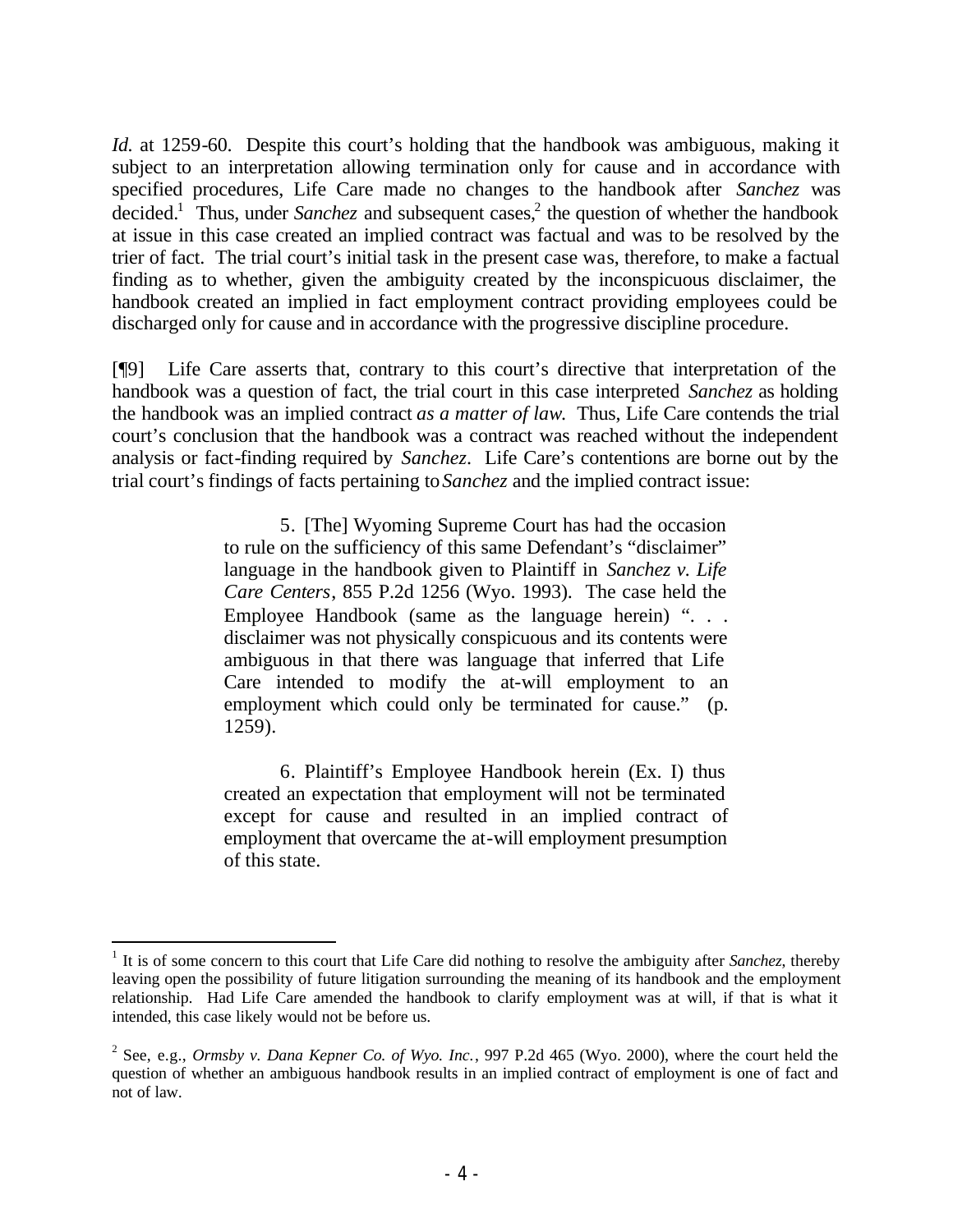From these findings, it appears the trial court incorrectly read *Sanchez* as holding the handbook created an implied contract as a matter of law. That was not the holding in *Sanchez,* and the trial court's finding to that effect was in error. However, under the particular circumstances of this case and for purposes of deciding the remaining issues raised on appeal, we will assume the trial court made a factual finding that the handbook created an implied employment contract. See *Springer v. Blue Cross and Blue Shield of Wyoming*, 944 P.2d 1173, 1176 (Wyo. 1997), for a similar outcome–the trial court assumed, without deciding, that the handbook was a contract; on appeal, this court began its consideration of the breach of contract issue from that same premise.

### 2. *Breach of contract*

[¶10] Life Care alleges the trial court found there was no cause for termination and that finding was clearly erroneous. In reviewing the decision letter and the judgment, we note the trial court made no finding on whether Life Care had cause to terminate Ms. Dexter's employment. The only findings appearing in the judgment on the issue of cause are:

> 13. Plaintiff's "Termination Report" (Exhibit A1) listed "Lack of effort/unsatisfactory performance" as the reason for discharge.

> 14. Plaintiff's "personnel file" that existed at the time of her termination did not contain certain documentation Defendant claims supports "for cause" termination including Exhibits A5, A10, A15-A17, A45, A82 and A83.<sup>[3]</sup> Zerwas admitted items were inserted into the file after the termination but also testified the items were created before Plaintiff's termination.

> 15. Exhibits A3 and  $A4^{[4]}$  were not discussed with Plaintiff prior to termination. (Zerwas testimony).

  $3$  Exhibit A5 is a request to schedule a doctor's appointment for a resident with a handwritten note by Life Care's executive director, Jean Zerwas, at the bottom indicating Ms. Dexter failed to make the appointment until three weeks after the request was made. Exhibit A10 is an application for employment with a handwritten note by Ms. Zerwas stating Ms. Dexter hired a dietary employee without discussing it with the dietary supervisor. Exhibits A15-A17 concern the resignation of an employee over alleged falsification of records by Ms. Dexter. Exhibit A45 documents an employee's resignation over promises allegedly made and not kept by Ms. Dexter concerning the employee's work schedule. Exhibits A82 and A83 concern a grievance filed by Ms. Dexter about an incident with another employee.

<sup>&</sup>lt;sup>4</sup> Exhibit A3 is a comment form reflecting Ms. Dexter failed to deliver medical records to physicians' offices. Exhibit A4 documents allegations of inappropriate behavior by Ms. Dexter toward a former employee and a resident.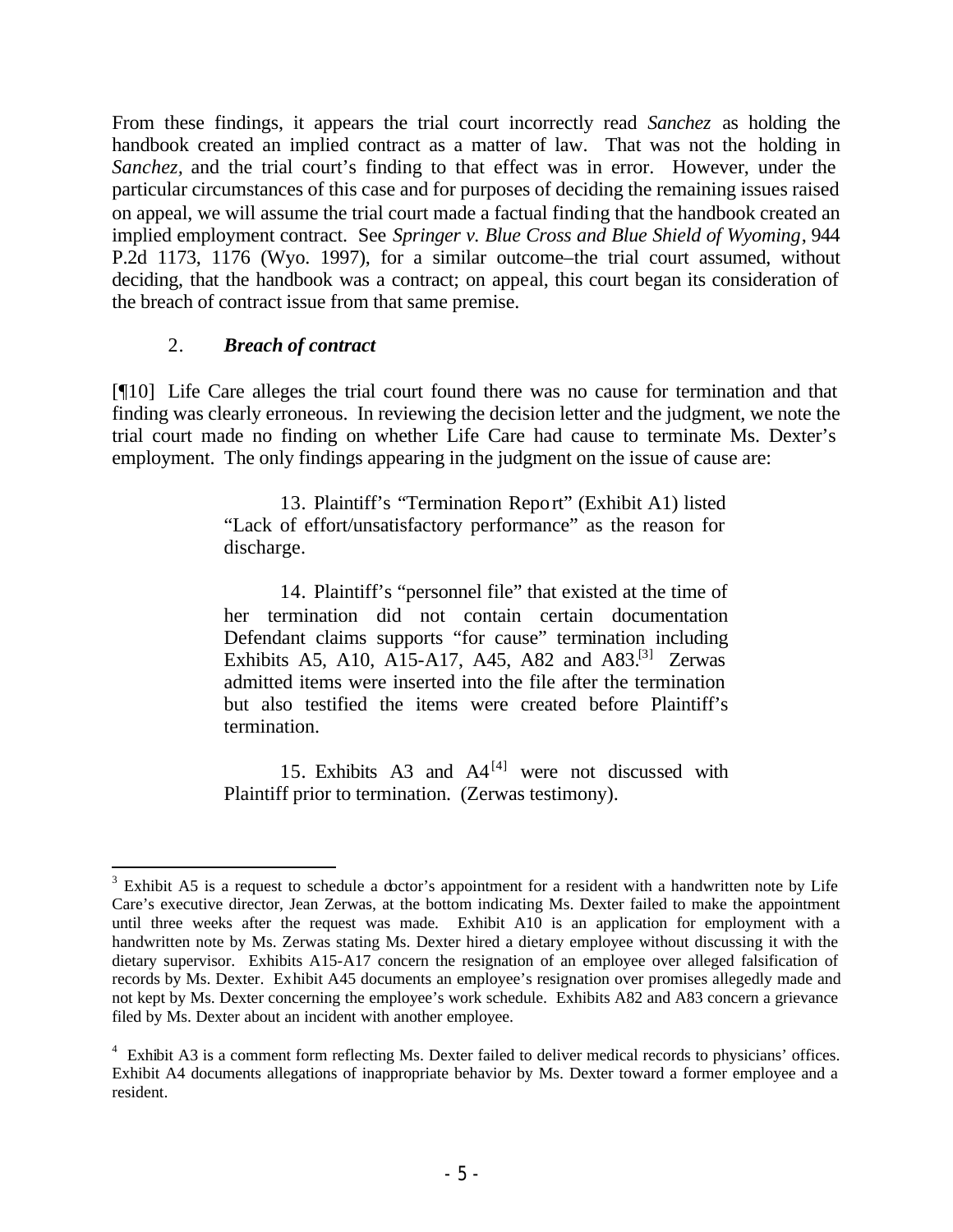16. Defendant did not prove by a preponderance of [the] evidence that Plaintiff falsified any records. (Zerwas and Horton testimony).

17. Trial evidence does not allow the Court to conclude that the high turnover rate in Plaintiff's department was Plaintiff's fault. (Exhibit B).

18. Defendant did not follow its policies regarding "progressive stages of disciplinary procedures" when terminating Plaintiff (see Exhibit I, Employee Handbook sections on Discipline and Termination and Disciplinary Procedures). Hence, Defendant breached the implied covenant of good faith and fair dealing.

Thus, although the trial court made a finding that Life Care did not follow the progressive discipline procedures in terminating Ms. Dexter's employment, it did not make a similar finding on whether cause existed for the termination.

[¶11] Ordinarily, in implied employment contract cases, a breach of contract is established by the employer's failure to follow the procedures contained in the handbook, by a showing there was no cause for termination, or by both. In this case, the terms of the handbook made a factual finding on cause essential. The "Disciplinary Procedures" provision of the Life Care handbook provided as follows:

> The nursing center has no desire to discipline any associate. Good management, however, demands that certain procedures are followed to correct or eliminate problems, since they can and do affect patient care. It is our assumption that most offenses are committed without forethought or destructive intent. However, a series of minor infractions suggests a continuing problem, and must be viewed as a source of major concern. The nursing center may, depending on the severity of the offense terminate an associate after the first offense. Generally, though, an associate will be subject to the following stages of progressive discipline:

- 1. First written warning.
- 2. Second written warning.

3. Suspension without pay, documented in file pending investigation. If investigation revealed no such offense occurred, the associate will be paid for the suspension period,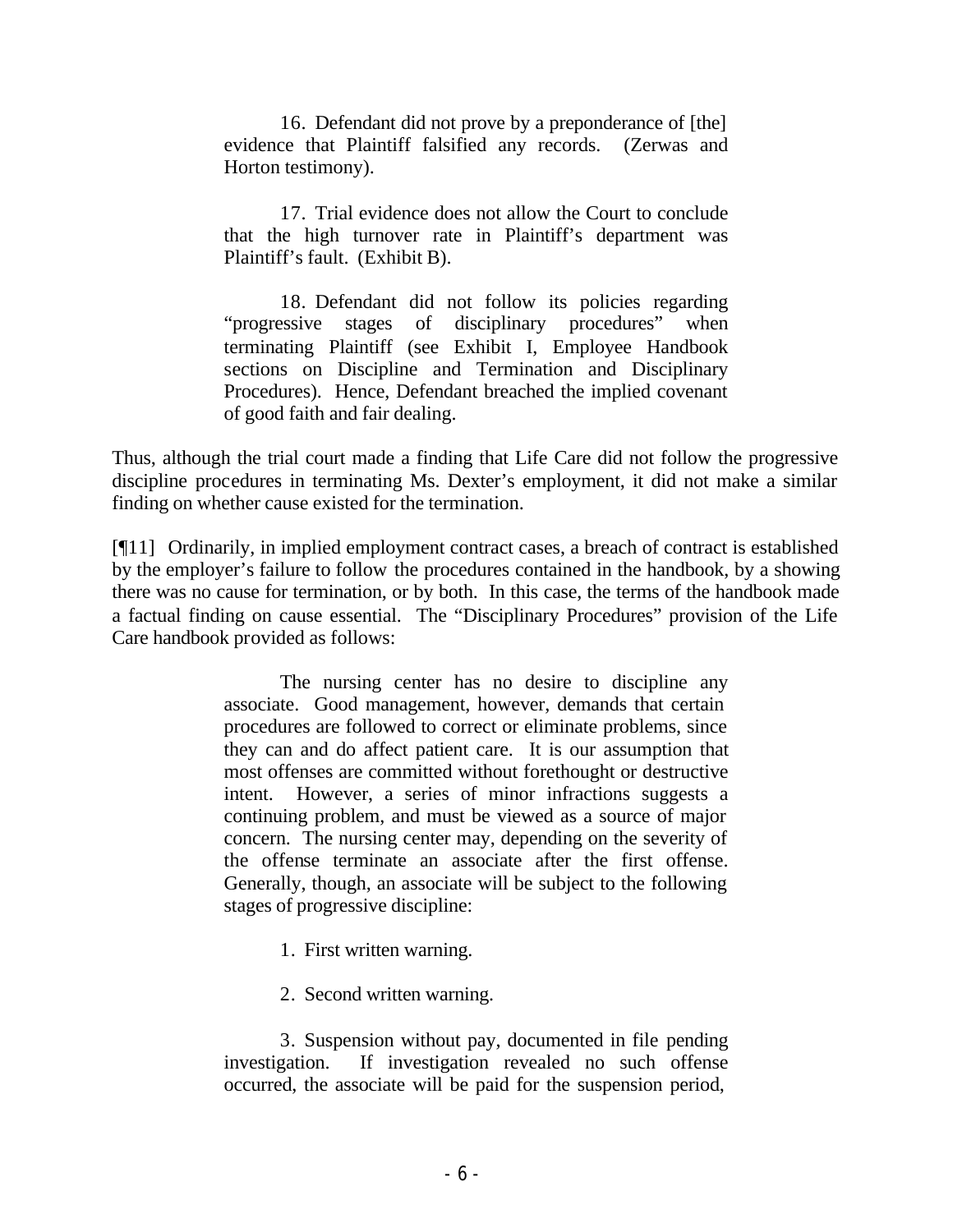will receive a formal apology from administration, and will have the third offense and notice of suspension stricken from his/her personnel file.

4. [Same as 3 except "fourth offense" plus the following:] If the investigation substantiates the offense, the associate will be terminated.

*This will be our usual and preferred process for administering discipline.**However, conduct of any type which causes the center to lose confidence in your ability to perform adequately your assigned job may result in immediate discharge.* 

(Emphasis added.)

[¶12] Given these provisions, upon finding Life Care failed to follow the progressive discipline procedures, the trial court had to determine whether there was cause for immediate discharge under the terms of the employment contract. That is, the trial court had to determine whether the evidence supported a determination that Life Care complied with the contract terms when it discharged Ms. Dexter without following the usual steps of progressive discipline under the lost confidence provision of the policy. The trial court made no such factual finding, and, without it, the judgment cannot stand. Therefore, we remand the case to the trial court for additional findings of fact on whether, under the terms of the handbook, Life Care had cause to terminate Ms. Dexter's employment without following the progressive discipline procedures.

[¶13] In making additional findings, the trial court will need to consider the terms of the handbook in light of the evidence presented by Life Care that it had concerns about Ms. Dexter besides those related to falsification of records and high turnover–the two concerns the trial court addressed in its findings of fact. Life Care presented evidence that Ms. Dexter failed to promptly deliver medical records; exhibited poor management skills; failed to improve after being counseled for poor work performance; and treated residents, their families, and other employees rudely. The trial court's findings addressed none of these concerns, making it difficult for this court to determine whether the findings supported a conclusion that Life Care did not have cause to terminate Ms. Dexter's employment under the terms of the handbook and thereby breached the employment contract.

[¶14] Against the evidence presented by Life Care, the trial court will need to weigh the evidence presented by Ms. Dexter to support her claims that the reasons given for her discharge were pretextual and Life Care's executive director took a personal dislike to her, terminated her employment without cause, and attempted to justify these actions by later adding supporting documentation to her personnel file. The trial court also will need to consider the evidence presented by Ms. Dexter that the complaints lodged against her were not credible and, in some instances, were not discussed with her. Only with factual findings as to these matters can the trial court determine whether Life Care had cause to terminate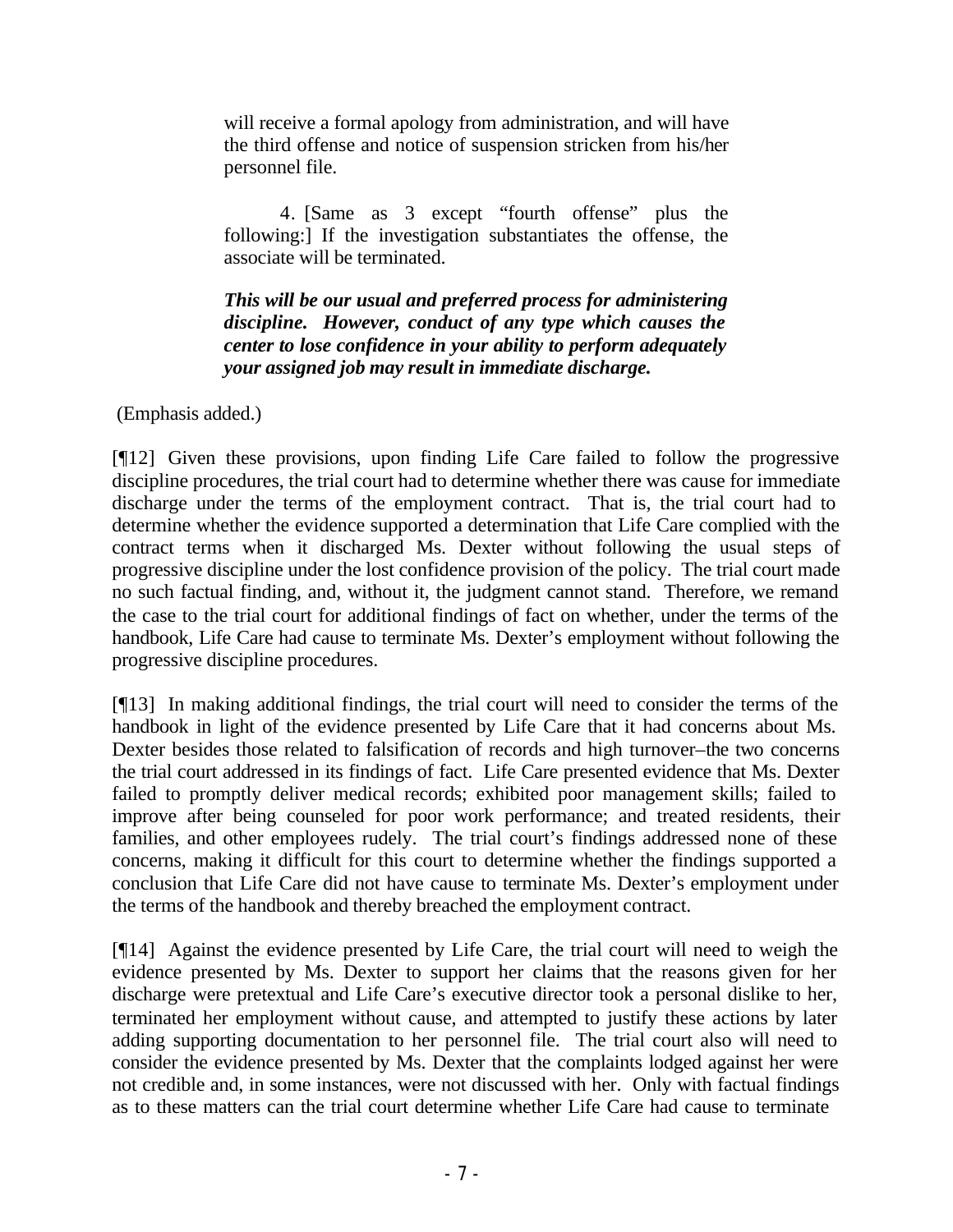Ms. Dexter's employment under the terms of the handbook without following the progressive discipline procedures.

[¶15] In addition to applying the terms of the handbook in determining whether there was cause for termination, we also ask the trial court to apply the good faith standard for review of employer firing decisions applied by the majority of other jurisdictions that have addressed the issue. *Cotran v. Rollins Hudig Hall International, Inc*., 948 P.2d 412 (Cal. 1998); *Almada v. Allstate Insurance Co*., Inc., 153 F. Supp. 2d 1108 (D. Ariz. 2000), *aff'd*, 285 F.3d 798 (9<sup>th</sup> Cir. 2002); *Southwest Gas Corporation v. Vargas*, 901 P.2d 693 (Nev. 1995). Under this standard, the question to be resolved by the fact finder is not, "'Did the employee *in fact* commit the act leading to dismissal?'" *Cotran,* 948 P.2d at 421-22; *see also Almada,* 153 F. Supp. 2d at 1114. Rather, it is, "'Was the factual basis on which the employer concluded a dischargeable act had been committed reached honestly, after an appropriate investigation and for reasons that are not arbitrary or pretextual?'" *Id.* "Cause" is defined under this standard as

> fair and honest reasons, regulated by good faith on the part of the employer, that are not trivial, arbitrary or capricious, unrelated to business needs or goals, or pretextual. A reasoned conclusion, in short, supported by substantial evidence gathered through an adequate investigation that includes notice of the claimed misconduct and a chance for the employee to respond.

*Cotran,* 948 P.2d at 422. Wyoming has not previously adopted this standard for reviewing employer termination decisions. We do so now, with one slight variation. Under the standard applicable in Wyoming, notice and an opportunity to respond must be shown in implied employment contract cases only when the express terms of the implied contract so provide. Recognizing that there may be circumstances where notice and an opportunity to respond are not practicable, we decline to impose such a requirement in all termination cases arising out of an implied employment contract.

[¶16] If, in applying this standard to the evidence presented, the trial court finds that Life Care did not have fair and honest reasons for terminating Ms. Dexter's employment but rather its reasons were trivial, arbitrary or capricious, unrelated to business needs, pretextual or unsupported by substantial evidence gathered through an adequate investigation and, if required by the contract, after notice to Ms. Dexter and an opportunity for her to respond, judgment for Ms. Dexter on the breach of contract claim must stand. If, however, the trial court finds, based upon the evidence, that Life Care had fair and honest reasons for the termination and those reasons were supported by substantial evidence gathered through an adequate investigation that included, if required by the handbook, notice to Ms. Dexter of the claimed misconduct and a chance for her to respond, judgment for Ms. Dexter on the breach of contract claim cannot stand.

[¶17] Because we remand to the trial court for additional findings on whether cause existed to support the termination, it is necessary to address two other claims presented by Life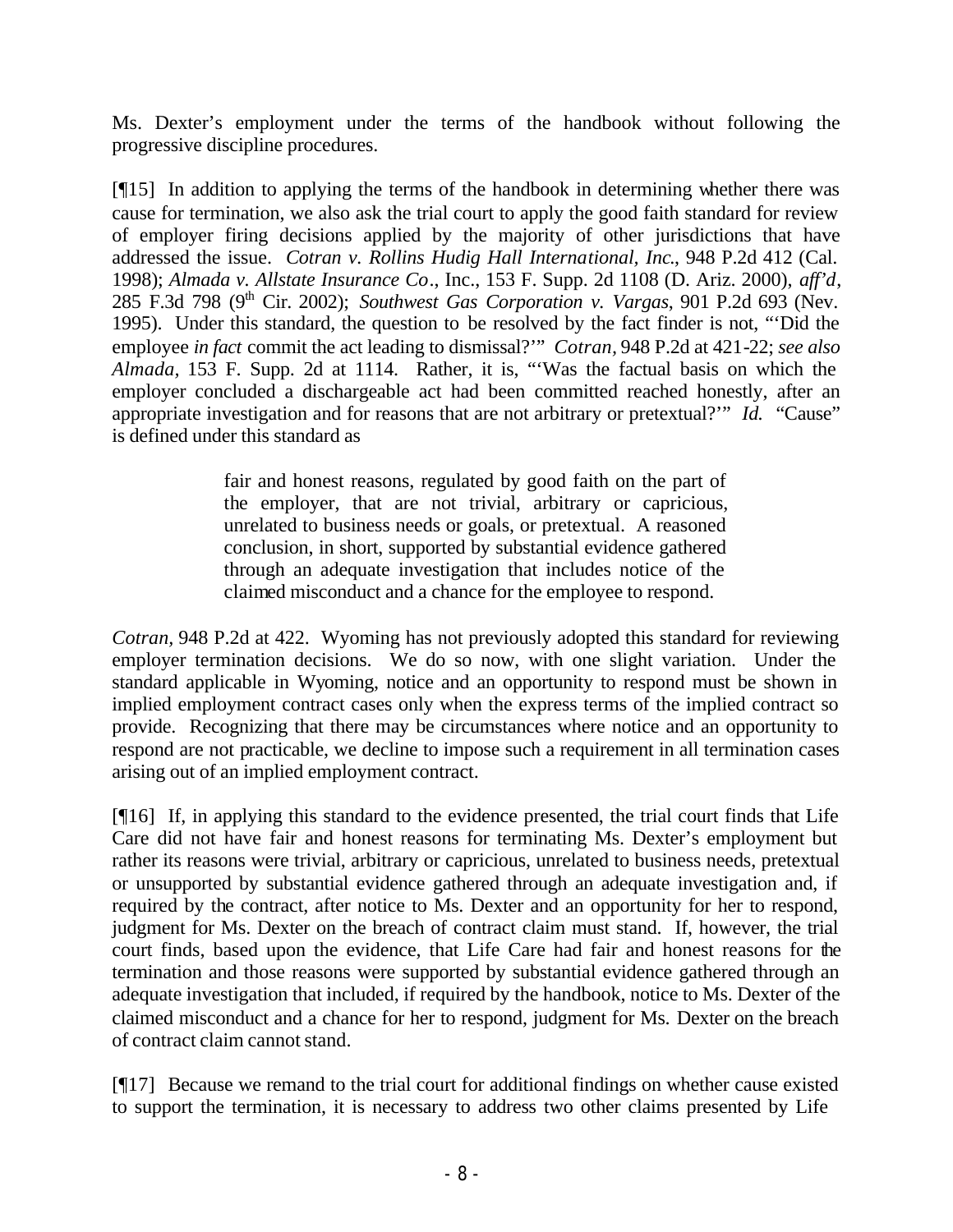Care which have relevance to the breach of contract claim. First, Life Care contends error occurred when the trial court improperly placed the burden on the employer to prove Ms. Dexter falsified records. The trial court found: Life Care "did not prove by a preponderance of evidence that [Ms. Dexter] falsified any records."

[¶18] In an employment contract case, the plaintiff has the burden of proving the employer breached the employment contract. In this case, Ms. Dexter had the burden of proving Life Care terminated her employment without cause and without following the handbook procedures. Once she met that burden, the burden shifted to Life Care to present contrary evidence showing that, in fact, there was cause for termination, including evidence to support its contention she was fired for falsifying documents. Although the trial court's finding may be inartfully worded, suggesting Life Care had the initial burden of proof on the issue of cause for termination, that finding could likewise be read to mean Life Care failed to come forward with evidence rebutting Ms. Dexter's evidence, thus allowing her to carry her burden of proof. We find any error in this regard harmless under the circumstances.

[¶19] Life Care also contends error occurred when the trial court refused to allow testimony concerning complaints from other employees and residents to establish Ms. Dexter's performance was unsatisfactory. Finding substantial evidence of employee complaints concerning Ms. Dexter was introduced despite the trial court's ruling on the hearsay objection, we hold any error in that ruling was harmless. During cross-examination of Jean Zerwas, Life Care's executive director, the following exchange occurred:

> Q . . . You mentioned that Ms. Dexter had a negative attitude. Was she rude?

> A It was frequently reported to me that Margo was rude.

Q And you received complaints -- did you receive complaints from activity staff that Margo Dexter was rude to them?

A Yes, I did. . . .

Q Who did you receive those complaints from?

A Bev Patterson. I'm drawing a blank. Are those names -- is that list in here that I could look at?

At this point, a list containing the names of eleven women who worked as aides in the activity department was admitted into evidence. The witness read the names listed on the exhibit, and the following exchange occurred:

Q They all complained to you about Margo's treatment?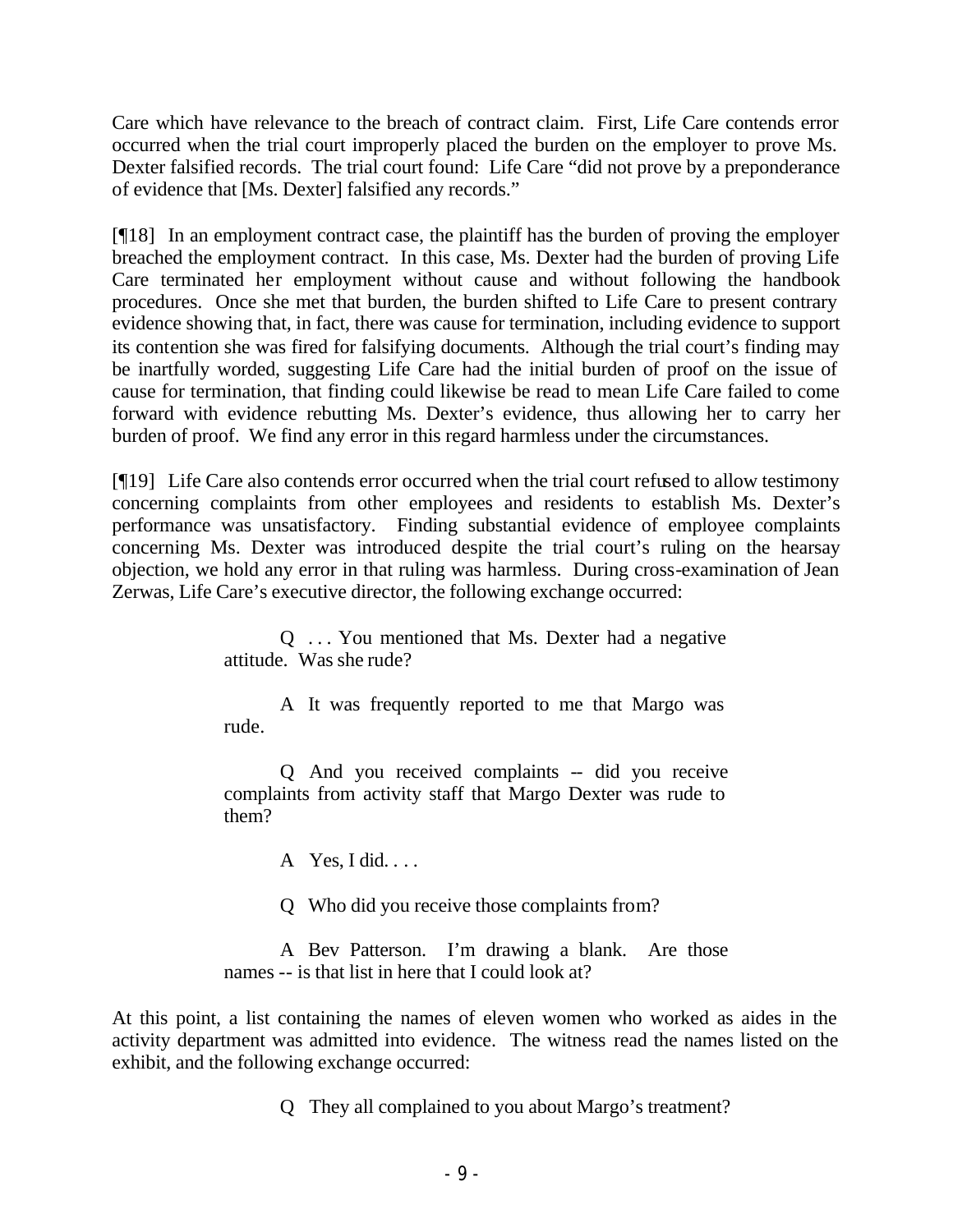A Yes.

[Hearsay objection sustained.]

Q Did you receive complaints from [Life Care]'s activity staff about Margo's abrasiveness?

A Yes, I did.

. . . .

Q Did you receive this letter?

A Yes, I did. And when I went to talk to her about it, she just said, "Margo doesn't like me."

[Hearsay objection sustained.]

Q Did you speak to Rosa about this -- the incident that's documented in A-43, 42 and 43?

A Yes, I did.

Q And did she believe that Margo was rude to her?

[Hearsay objection sustained.]

Q I'd like you now, please, to turn to Exhibit A-46.

Do you recognize that document?

A Yes, I do.

Q What is it?

A It's a letter that was written to me by Valerie Whyard, who was activity aide. And I received this in the mail after she had terminated her employment.

Q Is it fair to say that the substance of this complaint was that Ms. Whyard thought that she was being given inconsistent directions by her supervisor?

A Yes.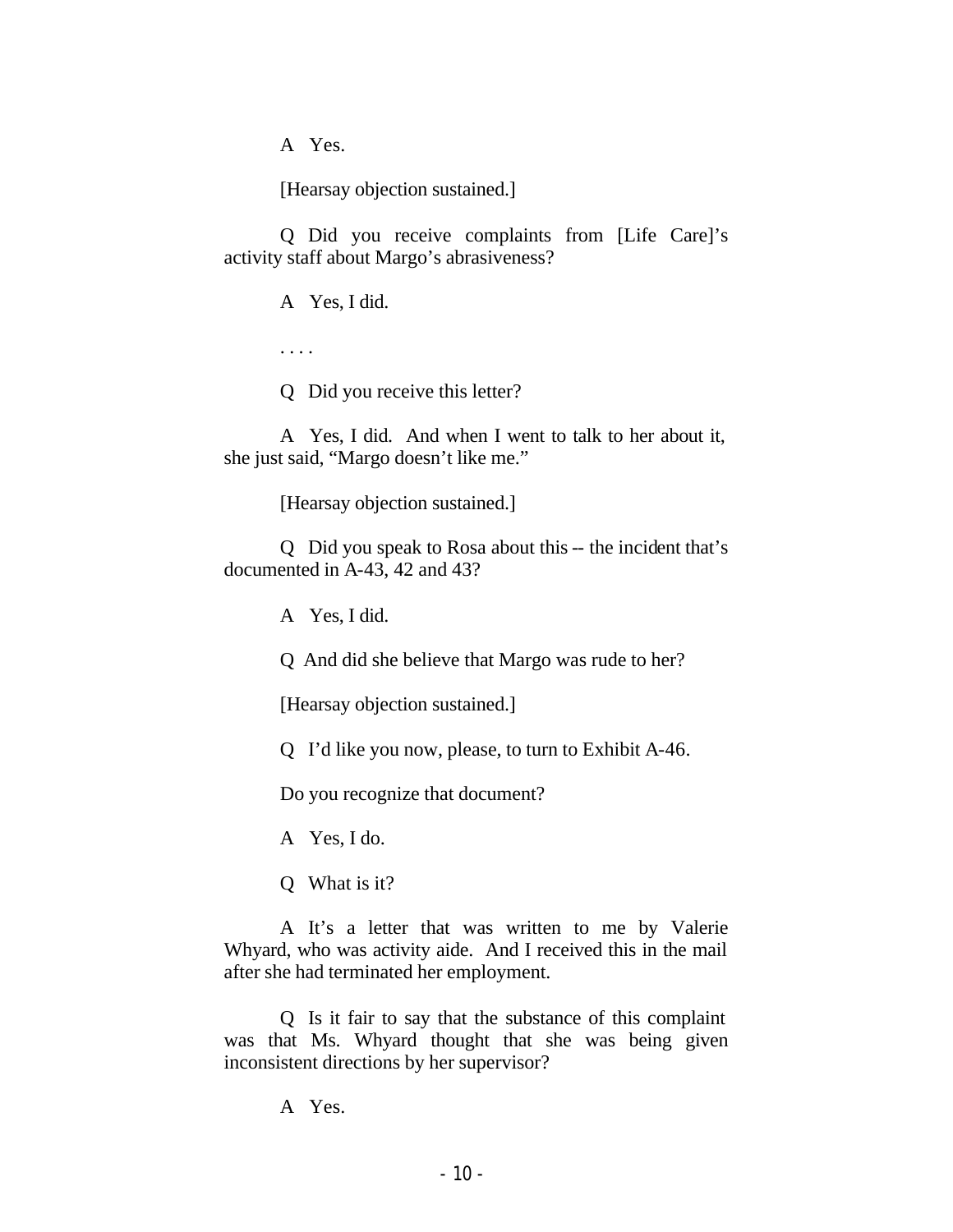. . . .

Q Did you receive complaints from the staff members outside of the activity department about Margo?

A Yes.

Q Did Kenny Custis ever complain to you about Margo?

[Hearsay objection overruled.]

A Yes.

Q And what was the substance of his complaint?

[Hearsay objection sustained.]

Q Did Carla Blatchford complain to you about Margo Dexter?

A Yes.

Q Did Nita Hoffer complain to you about Margo Dexter?

A Yes.

Q Did John Johnston [complain] to you about Margo Dexter?

A Yes.

Q Did all of these staff members complain to you about Margo Dexter's treatment of them?

A Yes.

 [¶20] In addition to this testimony, there was other testimony from Ms. Zerwas concerning alleged complaints by residents or other employees about Ms. Dexter. Life Care also was allowed to introduce exhibits documenting complaints from others concerning Ms. Dexter. Finally, Life Care called five witnesses to testify concerning their experiences in working with Ms. Dexter. Under these circumstances, any error that occurred in the trial court's refusal to allow the proposed testimony was harmless.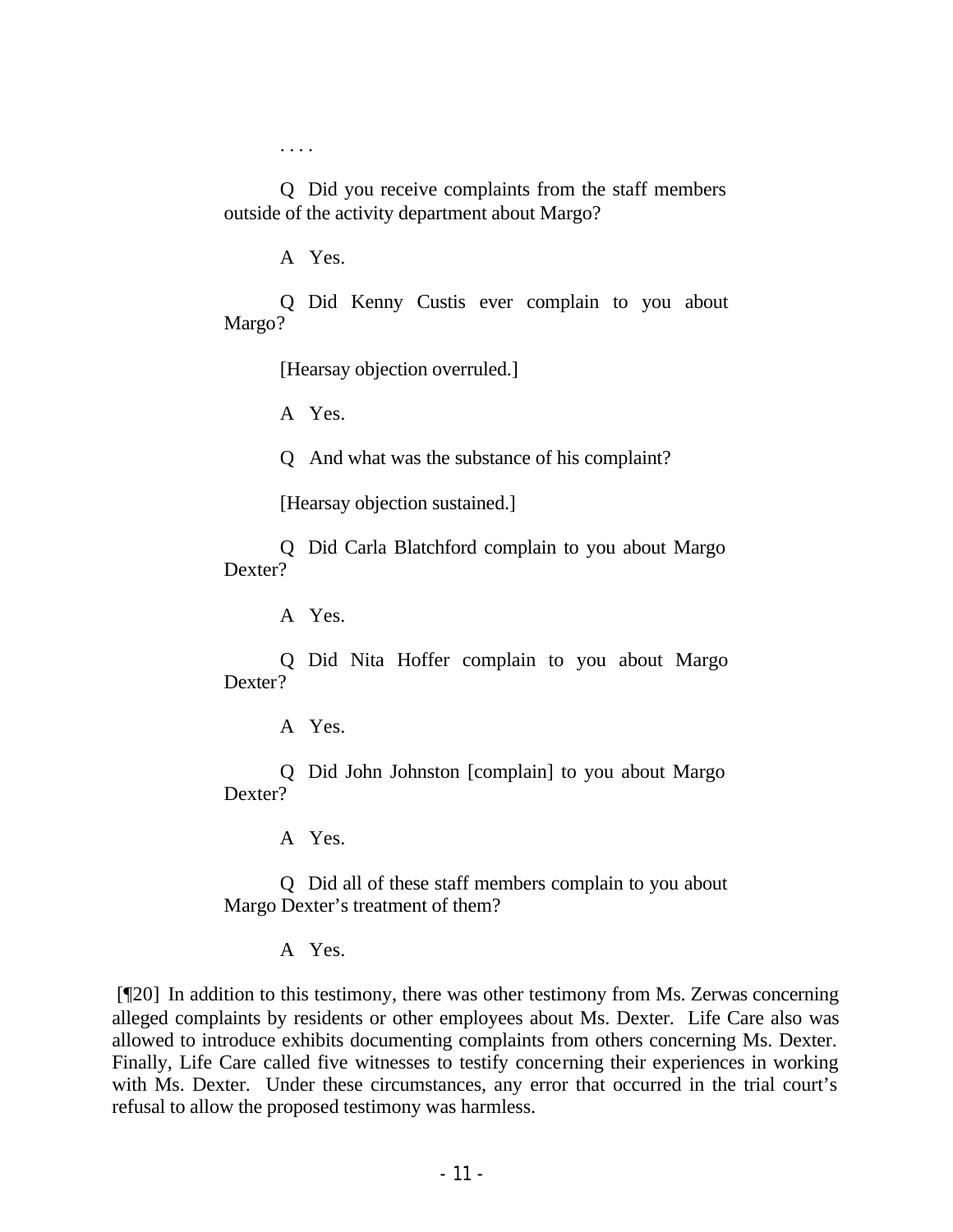# **B. Breach of the Implied Covenant of Good Faith**

[¶21] The trial court also found Life Care breached the implied covenant of good faith and fair dealing by failing to follow the progressive discipline procedures contained in the handbook when terminating Ms. Dexter's employment. "[A]ll contracts of employment contain an implied covenant of good faith and fair dealing." *Wilder v. Cody Country Chamber of Commerce*, 868 P.2d 211, 220 (Wyo. 1994). However, a duty giving rise to tort liability for breach of the implied covenant exists only in rare and exceptional cases. *Id.* at 221. In order for a duty to arise, there must be a showing of a special relationship of trust and reliance between the employee seeking to recover and the employer. *Id.* "Trust and reliance may be found by the existence of separate consideration, common law, statutory rights, or rights accruing with longevity of service." *Id.*

[¶22] As evidence of a special relationship, Ms. Dexter points to the fact that she was employed with Life Care for nearly six years. In *Terry v. Pioneer Press, Inc.*, 947 P.2d 273, 278 (Wyo. 1997), the court held longevity of service for nearly six years, without more, was insufficient to establish a special relationship. Usually, when a special relationship based on long-term employment is found sufficient to support a cause of action, it is *coupled with* a discharge calculated to avoid employer responsibilities to the employee, such as payment of benefits. *Trabing v. Kinko's, Inc.*, 2002 WY 171, ¶23, 57 P.3d 1248, ¶23 (Wyo. 2002); *Terry*, 947 P.2d at 278. Ms. Dexter does not claim, nor does the evidence suggest, her discharge was calculated to avoid payment of benefits owed to her. Absent such a claim, and without proof of any other factors giving rise to a special relationship, Ms. Dexter's claim must fail. Without a special relationship, no duty exists on Life Care's part, and, without a duty, there can be no breach. *Springer*, 944 P.2d at 1178.

[¶23] Just as Ms. Dexter's six years of service is insufficient to establish a claim for breach of the implied covenant, so is the trial court's finding insufficient that Life Care failed to follow the progressive discipline procedures when terminating Ms. Dexter's employment. Regardless of whether policies were or were not followed, there must be proof of a special relationship of trust and reliance to proceed on a claim for breach of the implied covenant. The claim that a contract existed and it was breached, without more, is insufficient to establish the required special relationship. Therefore, the trial court's conclusion that Life Care breached the implied covenant of good faith and fair dealing was clearly erroneous.

#### **CONCLUSION**

[¶24] We hold as follows:

1. The trial court incorrectly applied *Sanchez* as holding that the Life Care handbook created an implied contract as a matter of law. Whether the handbook created an implied contract is, under *Sanchez*, a question of fact. For purposes of